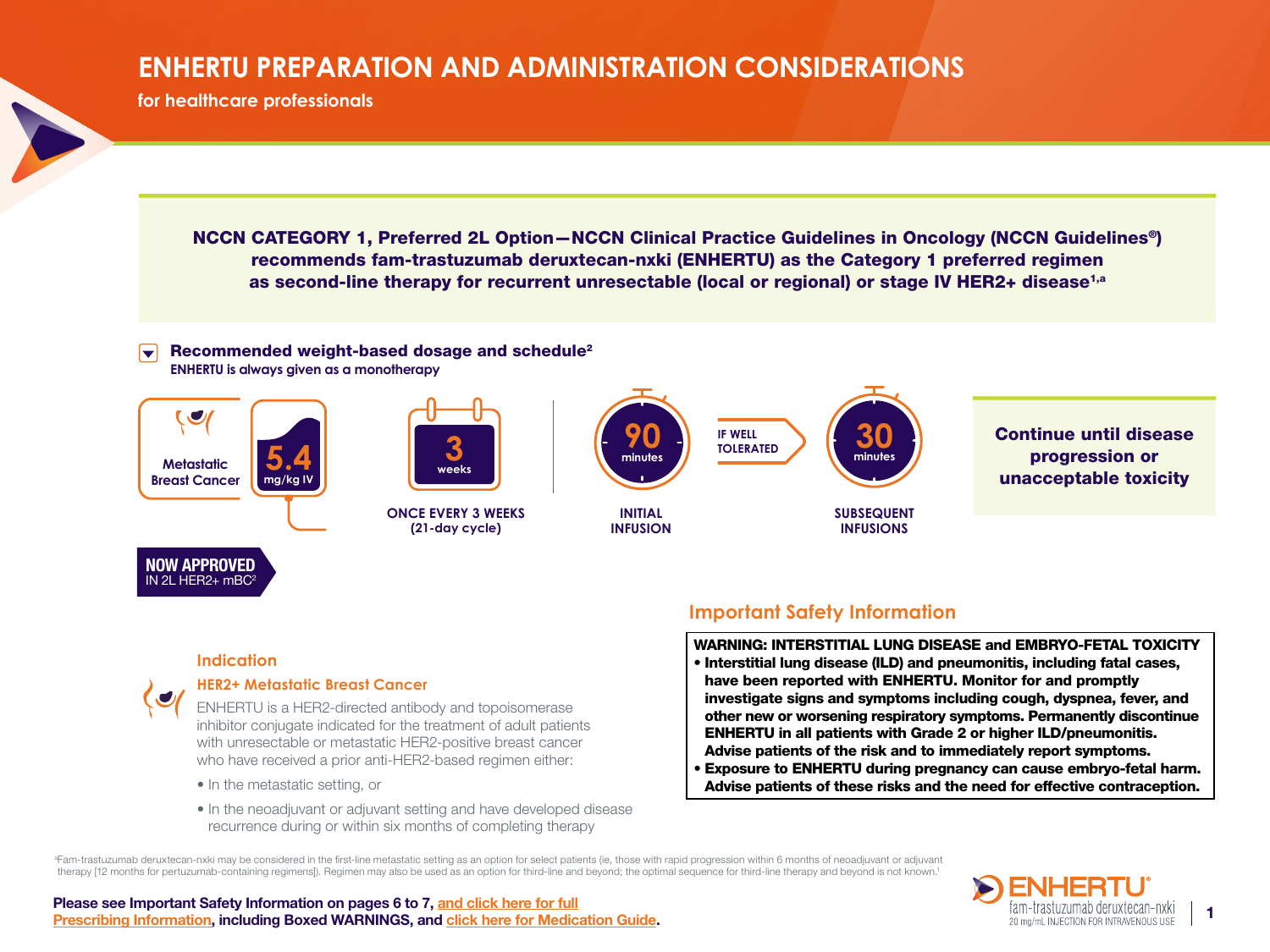# **ENHERTU PREPARATION FOR ADMINISTRATION2,3**

In order to prevent medication errors, check the vial labels to ensure that the drug being prepared and administered is ENHERTU® (fam-trastuzumab deruxtecan-nxki) and not trastuzumab or ado-trastuzumab emtansine.

Reconstitute and further dilute ENHERTU prior to intravenous infusion. Use appropriate aseptic technique.

ENHERTU is a hazardous drug. Follow applicable special handling and disposal procedures.

## Before administering ENHERTU2

- Monitor complete blood counts prior to initiation and prior to each dose, and as clinically indicated
- Assess left ventricular ejection fraction (LVEF) prior to initiation and at regular intervals as clinically indicated
- Verify pregnancy status of females

## How supplied, storage, and handling<sup>2</sup>

ENHERTU for injection is a white to yellowish white lyophilized powder supplied in 100 mg single-dose vials.

#### Prior to reconstitution

Store vials prior to reconstitution in a refrigerator at 2°C to 8°C (36°F to 46°F) in the original carton to protect from light. Do not freeze. ENHERTU does not contain a preservative.

## After reconstitution

If not used immediately, store the reconstituted ENHERTU vials in a refrigerator at 2°C to 8°C (36°F to 46°F) for up to 24 hours from the time of reconstitution and protected from light. Do not freeze. Discard unused portion after 24 hours refrigerated.

## After dilution

If not used immediately, after dilution in IV bag with 5% Dextrose Injection, USP (D5W), store at room temperature for up to 4 hours including preparation and infusion, or in a refrigerator at 2°C to 8°C (36°F to 46°F) for up to 24 hours, protected from light. Do not freeze. Discard any unused portion left in the vial.

## Do not shake the reconstituted or diluted solution.

24-hour storage after dilution is permissible in addition to 24-hour storage following reconstitution2



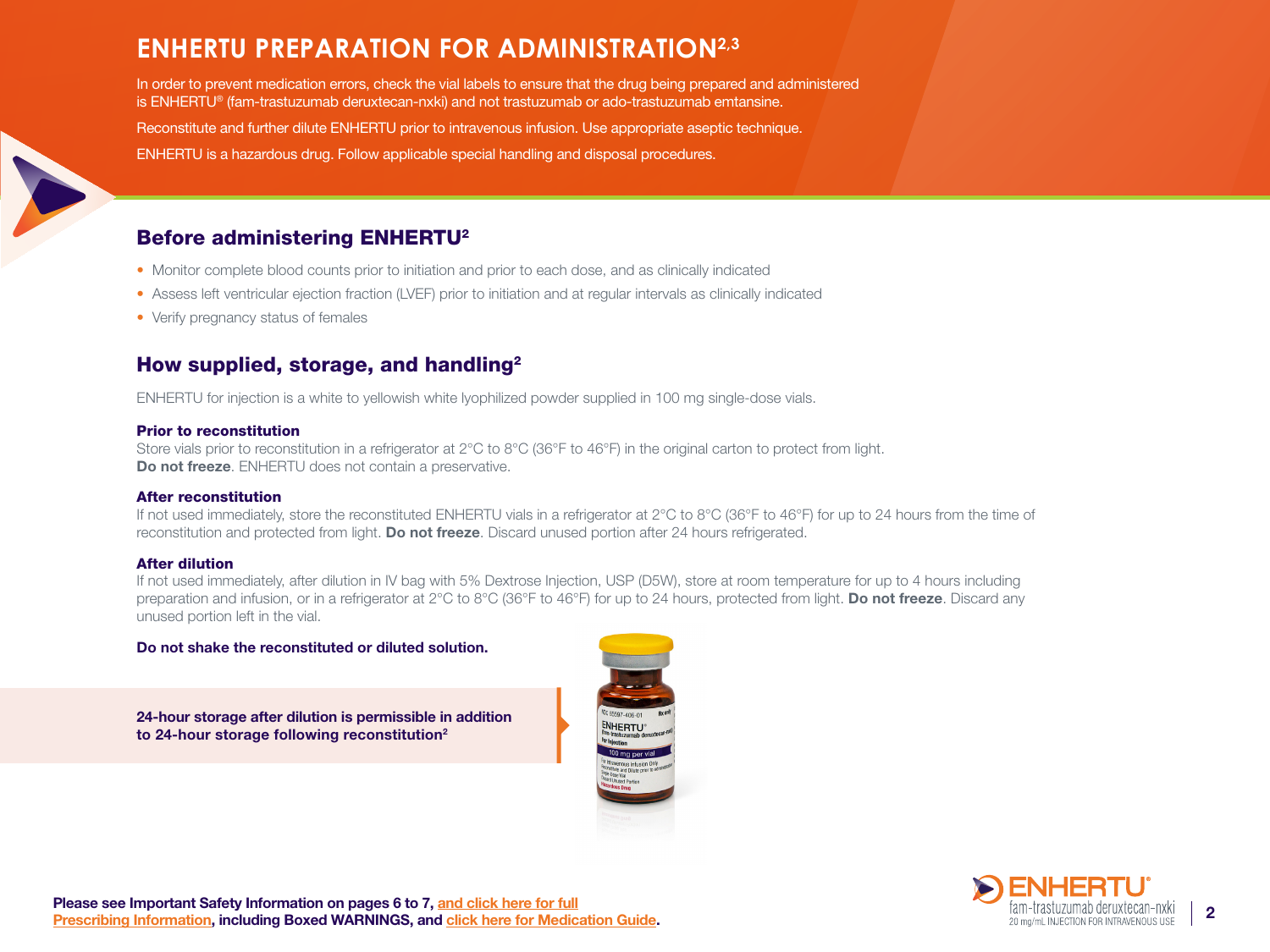## Reconstitution2

Reconstitute immediately before dilution.

Calculate the dose (mg), the total volume of reconstituted ENHERTU solution required, and the number of vial(s) of ENHERTU needed.

Reconstitute each 100 mg vial by using a sterile syringe to slowly inject 5 mL of Sterile Water for Injection, USP into each vial to obtain a final concentration of 20 mg/mL.



Reconstitute only with Sterile Water for Injection, USP<sup>2</sup>

Swirl the vial gently until completely dissolved. Do not shake.

Parenteral drug products should be inspected visually for particulate matter and discoloration prior to administration, whenever solution and container permit. The solution should be clear and colorless to light yellow. Do not use if visible particles are observed or if the solution is cloudy or discolored.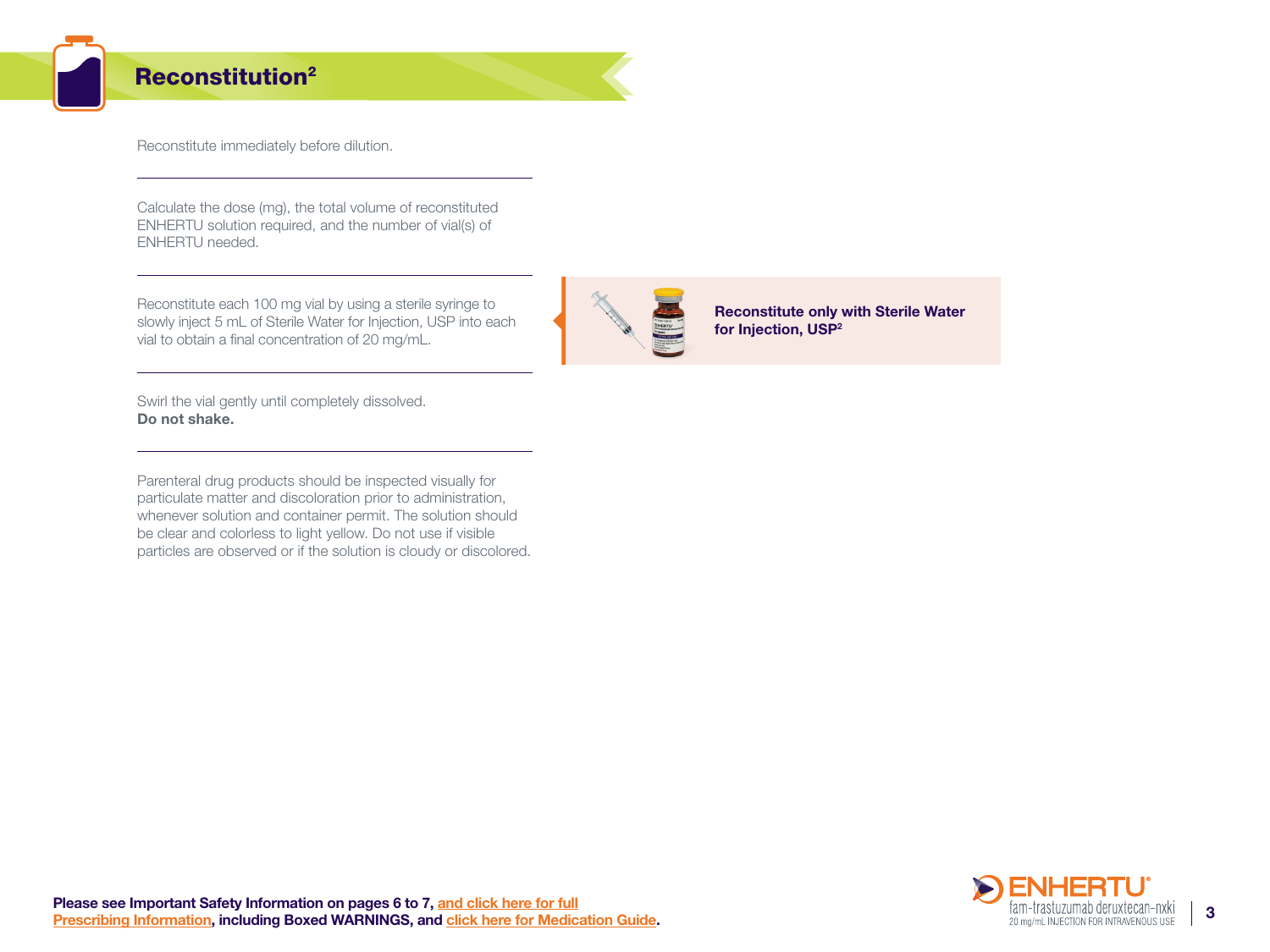## Dilution2

## Dilution may occur immediately after or within 24 hours of reconstitution.

Dilute the calculated volume of reconstituted ENHERTU in an intravenous infusion bag containing 100 mL of D5W. DO NOT use Sodium Chloride Injection, USP. ENHERTU is compatible with an infusion bag made of polyvinylchloride or polyolefin (copolymer of ethylene and polypropylene).

Gently invert the infusion bag to thoroughly mix the solution. Do not shake.

Cover the infusion bag to protect from light.

Discard any unused portion left in the vial.



- **E** Dilute only with D5W<sup>2</sup>
	- DO NOT use Sodium Chloride Solution, USP<sup>2</sup>

Polyethylene and polypropylene are types of polyolefin<sup>5</sup>



**NIC** a e

> A light protection cover should be used over the IV infusion bag containing diluted ENHERTU2

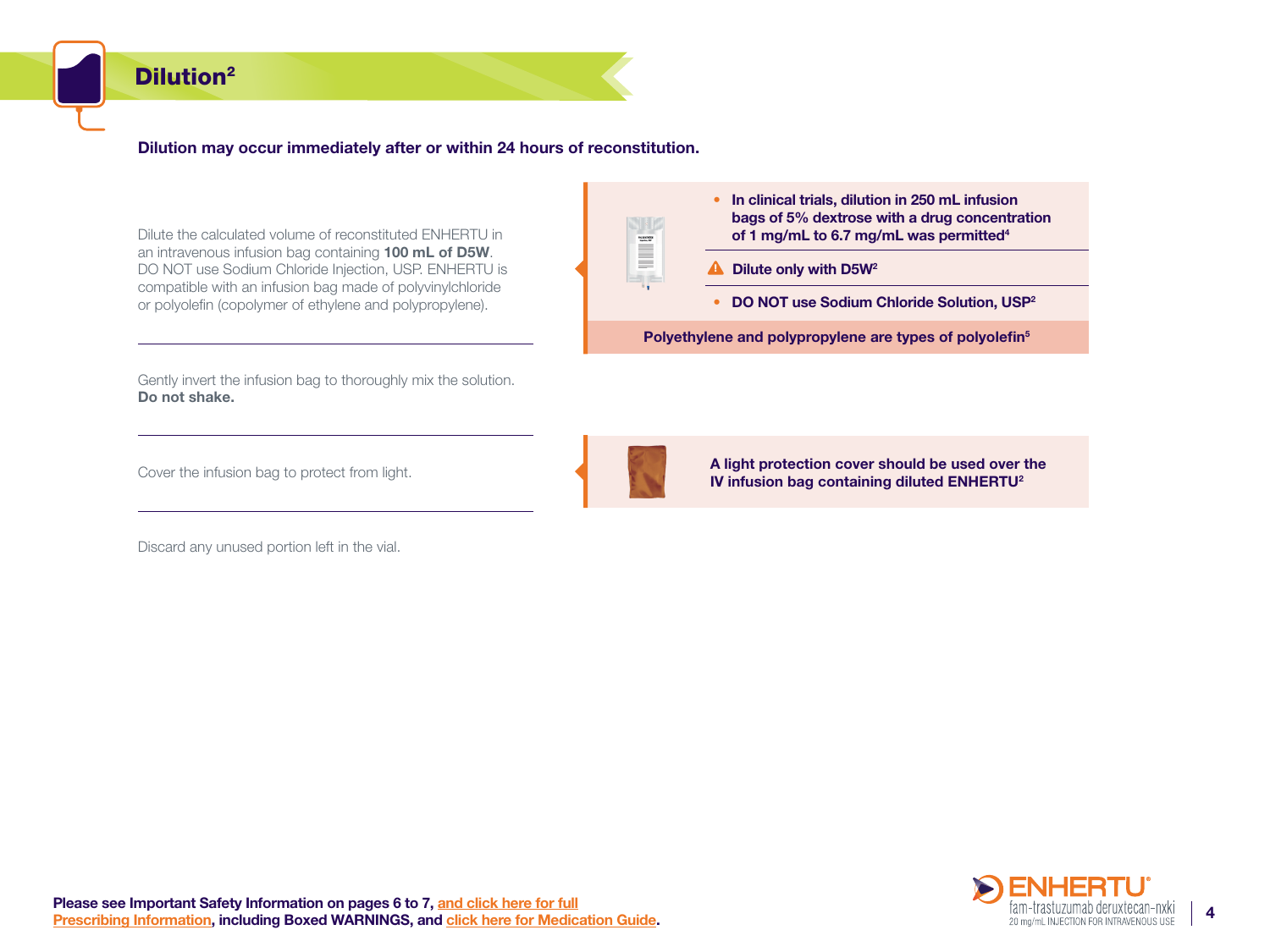## Administration2

If the prepared infusion solution was stored refrigerated (2°C to 8°C [36°F to 46°F]), allow the solution to reach room temperature prior to administration protected from light. Cover the infusion bag to protect from light.

Administer ENHERTU as an intravenous infusion only with an infusion set made of polyolefin or polybutadiene.

Administer ENHERTU with a 0.20 or 0.22 micron in-line polyethersulfone (PES) or polysulfone (PS) filter.

Do NOT administer as an intravenous push or bolus.

Cover the infusion bag to protect from light during administration.

Do not mix ENHERTU with other drugs or administer other drugs through the same intravenous line.



## Additional information

Premedication: ENHERTU is moderately emetogenic, which includes delayed nausea and/or vomiting. Administer prophylactic antiemetic medications per local institutional guidelines for prevention of chemotherapy-induced nausea and vomiting.2

NCCN Guidelines® for Antiemesis lists fam-trastuzumab deruxtecan-nxki (ENHERTU) as moderate emetic risk and recommends several prophylactic antiemetic regimens to decrease potential vomiting.6

Management of adverse reactions may require temporary interruption, dose reduction, or treatment discontinuation.<sup>2,a</sup>

If a planned dose is delayed or missed, administer as soon as possible; do not wait until the next planned cycle. Administer the infusion at the dose and rate the patient tolerated in the most recent infusion.<sup>2</sup>

Do not re-escalate the ENHERTU dose after a dose reduction is made.<sup>2</sup>

a See Table 2 in the ENHERTU Prescribing Information for information on dose modifications for adverse reactions.



Polyethylene-lined infusion sets and polyvinylchloride tubing are acceptable2,4,5



i,

i,

Prior to initiating, and following administration, flush in-line filtered tubing with D5W2,4

#### NCCN Guidelines antiemesis prophylactic and management strategies<sup>6</sup>:

- Day 1: 5-HT3 receptor antagonist with dexamethasone before fam-trastuzumab deruxtecan-nxki (ENHERTU) infusion
- Days 2 and 3: Dexamethasone or 5-HT3 receptor antagonist

| Dose reduction schedule                | <b>mBC: Starting dose</b><br>5.4 mg/kg |
|----------------------------------------|----------------------------------------|
| First dose reduction                   | $4.4 \text{ mg/kg}$                    |
| Second dose reduction                  | $3.2 \text{ mg/kg}$                    |
| Requirement for further dose reduction | Discontinue treatment                  |

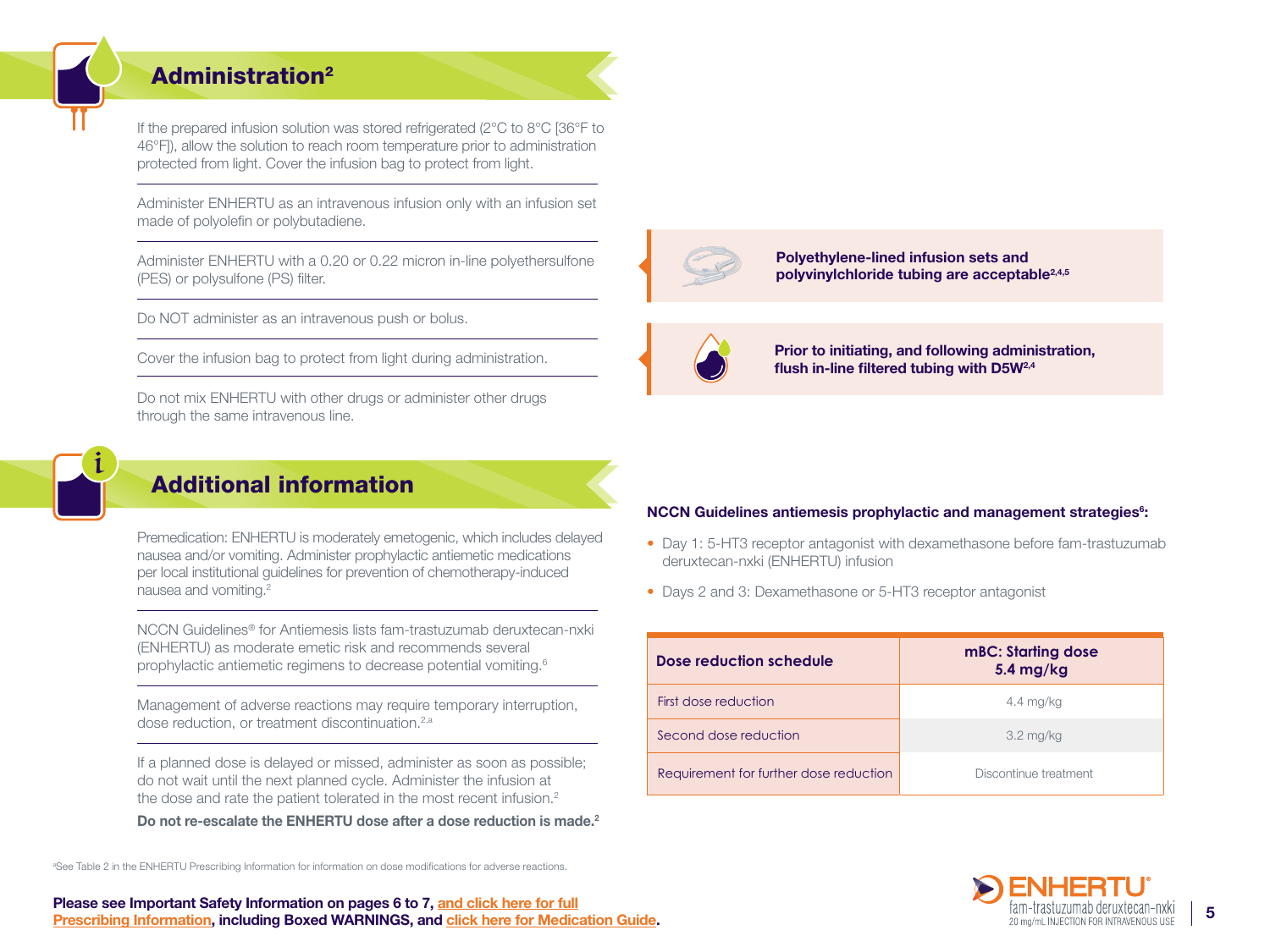# Important Safety Information

## Indication

ENHERTU is a HER2-directed antibody and topoisomerase inhibitor conjugate indicated for the treatment of adult patients with unresectable or metastatic HER2-positive breast cancer who have received a prior anti-HER2-based regimen either:

- In the metastatic setting, or
- In the neoadjuvant or adjuvant setting and have developed disease recurrence during or within six months of completing therapy

## WARNING: INTERSTITIAL LUNG DISEASE and EMBRYO-FETAL TOXICITY

- Interstitial lung disease (ILD) and pneumonitis, including fatal cases, have been reported with ENHERTU. Monitor for and promptly investigate signs and symptoms including cough, dyspnea, fever, and other new or worsening respiratory symptoms. Permanently discontinue ENHERTU in all patients with Grade 2 or higher ILD/pneumonitis. Advise patients of the risk and to immediately report symptoms.
- Exposure to ENHERTU during pregnancy can cause embryo-fetal harm. Advise patients of these risks and the need for effective contraception.

## **Contraindications**

None.

## Warnings and Precautions

## Interstitial Lung Disease / Pneumonitis

Severe, life-threatening, or fatal interstitial lung disease (ILD), including pneumonitis, can occur in patients treated with ENHERTU. In clinical studies, of the 491 patients with unresectable or metastatic HER2-positive breast cancer treated with ENHERTU 5.4 mg/kg, ILD occurred in 13% of patients. Fatal outcomes due to ILD and/or pneumonitis occurred in 1.4% of patients treated with ENHERTU. Median time to first onset was 5.5 months (range: 1.1 to 20.8).

Advise patients to immediately report cough, dyspnea, fever, and/or any new or worsening respiratory symptoms. Monitor patients for signs and symptoms of ILD. Promptly investigate evidence of ILD. Evaluate patients with suspected ILD by radiographic imaging. Consider consultation with a pulmonologist. For asymptomatic ILD/pneumonitis (Grade 1), interrupt ENHERTU until resolved to Grade 0, then if resolved in ≤28 days from date of onset, maintain dose. If resolved in >28 days from date of onset, reduce dose one level. Consider corticosteroid treatment as soon as ILD/pneumonitis is suspected (e.g., ≥0.5 mg/kg/day prednisolone or equivalent). For symptomatic ILD/pneumonitis (Grade 2 or greater), permanently discontinue ENHERTU. Promptly initiate systemic corticosteroid treatment as soon as ILD/pneumonitis is suspected (e.g., ≥1 mg/kg/day prednisolone or equivalent) and continue for at least 14 days followed by gradual taper for at least 4 weeks.

## **Neutropenia**

Severe neutropenia, including febrile neutropenia, can occur in patients treated with ENHERTU. In clinical studies, of the 491 patients with unresectable or metastatic HER2-positive breast cancer who received ENHERTU 5.4 mg/kg, a decrease in neutrophil count was reported in 68% of patients. Eighteen percent had Grade 3 or 4 decrease in neutrophil count. Median time to first onset of decreased neutrophil count was 22 days (range: 6 to 664). Febrile neutropenia was reported in 1.2% of patients.

Monitor complete blood counts prior to initiation of ENHERTU and prior to each dose, and as clinically indicated. For Grade 3 neutropenia (Absolute Neutrophil Count [ANC] <1.0 to 0.5 x 109 /L) interrupt ENHERTU until resolved to Grade 2 or less, then maintain dose. For Grade 4 neutropenia (ANC <0.5 x 109 /L) interrupt ENHERTU until resolved to Grade 2 or less. Reduce dose by one level. For febrile neutropenia (ANC < 1.0 x 10<sup>9</sup>/L and temperature >38.3ºC or a sustained temperature of ≥38ºC for more than 1 hour), interrupt ENHERTU until resolved. Reduce dose by one level.

## Left Ventricular Dysfunction

Patients treated with ENHERTU may be at increased risk of developing left ventricular dysfunction. Left ventricular ejection fraction (LVEF) decrease has been observed with anti-HER2 therapies, including ENHERTU. In the 491 patients with unresectable or metastatic HER2-positive breast cancer who received ENHERTU 5.4 mg/kg, 13 cases (2.6%) of asymptomatic LVEF decrease were reported.

Assess LVEF prior to initiation of ENHERTU and at regular intervals during treatment as clinically indicated. Manage LVEF decrease through treatment interruption. When LVEF is >45% and absolute decrease from baseline is 10-20%, continue treatment with ENHERTU. When LVEF is 40-45% and absolute decrease from baseline is <10%, continue treatment with ENHERTU and repeat LVEF assessment within 3 weeks. When LVEF is 40-45% and absolute decrease from baseline is 10-20%, interrupt ENHERTU and repeat LVEF assessment within 3 weeks. If LVEF has not recovered to within 10% from baseline, permanently discontinue ENHERTU. If LVEF recovers to within 10% from baseline, resume treatment with ENHERTU at the same dose. When LVEF is <40% or absolute decrease from baseline is >20%, interrupt ENHERTU and repeat LVEF assessment within 3 weeks. If LVEF of <40% or absolute decrease from baseline of >20% is confirmed, permanently discontinue ENHERTU. Permanently discontinue ENHERTU in patients with symptomatic congestive heart failure. Treatment with ENHERTU has not been studied in patients with a history of clinically significant cardiac disease or LVEF <50% prior to initiation of treatment.

## Embryo-Fetal Toxicity

ENHERTU can cause fetal harm when administered to a pregnant woman. Advise patients of the potential risks to a fetus. Verify the pregnancy status of females of reproductive potential prior to the initiation of ENHERTU. Advise females of reproductive potential to use effective contraception during treatment and for at least 7 months following the last dose of ENHERTU. Advise male patients with female partners of reproductive potential to use effective contraception during treatment with ENHERTU and for at least 4 months after the last dose of ENHERTU.

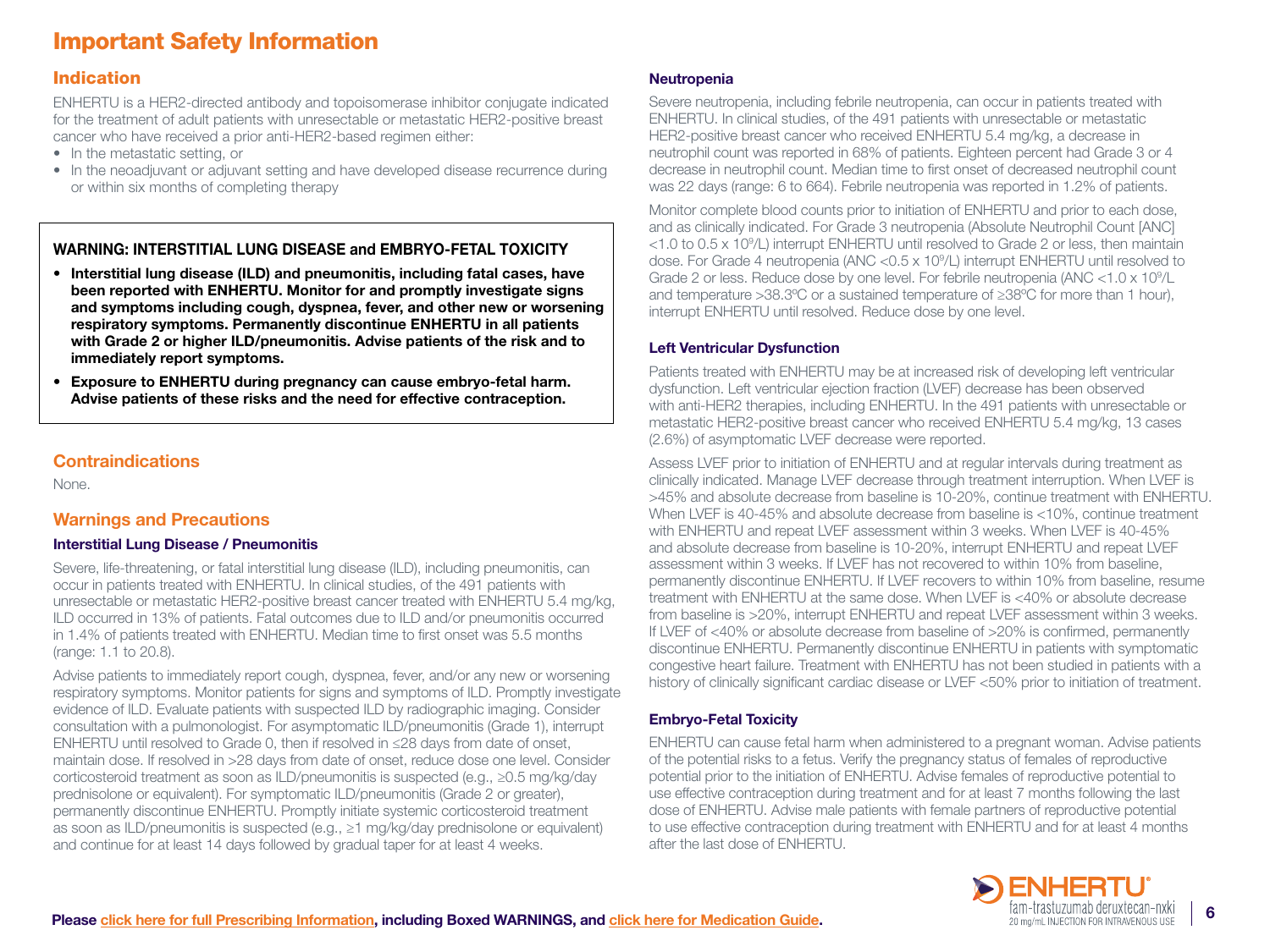# Important Safety Information (continued)

## Additional Dose Modifications

#### Thrombocytopenia

For Grade 3 thrombocytopenia (platelets <50 to 25 x 109 /L) interrupt ENHERTU until resolved to Grade 1 or less, then maintain dose. For Grade 4 thrombocytopenia (platelets <25 x 10<sup>9</sup>/L) interrupt ENHERTU until resolved to Grade 1 or less. Reduce dose by one level.

## Adverse Reactions

The pooled safety population for patients with metastatic breast cancer reflects exposure to ENHERTU at 5.4 mg/kg given as an intravenous infusion once every 3 weeks (21-day cycle) in 491 patients in DESTINY-Breast03, DESTINY-Breast01, and Study DS8201-A-J101. The median duration of treatment was 13 months (range: 0.7 to 37). In this pooled safety population, the most common (≥20%) adverse reactions, including laboratory abnormalities, were nausea (78%), decreased white blood cell count (74%), decreased hemoglobin (68%), decreased neutrophil count (68%), increased aspartate aminotransferase (58%), fatigue (57%), decreased lymphocyte count (56%), vomiting (50%), decreased platelet count (49%), increased alanine aminotransferase (48%), increased blood alkaline phosphatase (45%), alopecia (41%), constipation (35%), hypokalemia (33%), decreased appetite (32%), diarrhea (31%), musculoskeletal pain (28%), increased transaminases (27%), respiratory infection (24%), headache (21%), and abdominal pain (21%).

#### *DESTINY-Breast03*

The safety of ENHERTU was evaluated in 257 patients with unresectable or metastatic HER2-positive breast cancer who received at least one dose of ENHERTU 5.4 mg/kg in DESTINY-Breast03. ENHERTU was administered by intravenous infusion once every three weeks. The median duration of treatment was 14 months (range: 0.7 to 30).

Serious adverse reactions occurred in 19% of patients receiving ENHERTU. Serious adverse reactions in >1% of patients who received ENHERTU were vomiting, interstitial lung disease, pneumonia, pyrexia, and urinary tract infection. Fatalities due to adverse reactions occurred in 0.8% of patients including COVID-19 and sudden death (one patient each).

ENHERTU was permanently discontinued in 14% of patients, of which ILD/pneumonitis accounted for 8%. Dose interruptions due to adverse reactions occurred in 44% of patients treated with ENHERTU. The most frequent adverse reactions (>2%) associated with dose interruption were neutropenia, leukopenia, anemia, thrombocytopenia, pneumonia, nausea, fatigue, and ILD/pneumonitis. Dose reductions occurred in 21% of patients treated with ENHERTU. The most frequent adverse reactions (>2%) associated with dose reduction were nausea, neutropenia, and fatigue.

The most common (≥20%) adverse reactions, including laboratory abnormalities, were nausea (76%), decreased white blood cell count (74%), decreased neutrophil count (70%), increased aspartate aminotransferase (67%), decreased hemoglobin (64%), decreased lymphocyte count (55%), increased alanine aminotransferase (53%), decreased platelet count (52%), fatigue (49%), vomiting (49%), increased blood alkaline phosphatase (49%),

alopecia (37%), hypokalemia (35%), constipation (34%), musculoskeletal pain (31%), diarrhea (29%), decreased appetite (29%), respiratory infection (22%), headache (22%), abdominal pain (21%), increased blood bilirubin (20%), and stomatitis (20%).

## Use in Specific Populations

- Pregnancy: ENHERTU can cause fetal harm when administered to a pregnant woman. Advise patients of the potential risks to a fetus. There are clinical considerations if ENHERTU is used in pregnant women, or if a patient becomes pregnant within 7 months following the last dose of ENHERTU.
- **Lactation:** There are no data regarding the presence of ENHERTU in human milk, the effects on the breastfed child, or the effects on milk production. Because of the potential for serious adverse reactions in a breastfed child, advise women not to breastfeed during treatment with ENHERTU and for 7 months after the last dose.
- Females and Males of Reproductive Potential: Pregnancy testing: Verify pregnancy status of females of reproductive potential prior to initiation of ENHERTU. Contraception: *Females*: ENHERTU can cause fetal harm when administered to a pregnant woman. Advise females of reproductive potential to use effective contraception during treatment with ENHERTU and for at least 7 months following the last dose. *Males*: Advise male patients with female partners of reproductive potential to use effective contraception during treatment with ENHERTU and for at least 4 months following the last dose. Infertility: ENHERTU may impair male reproductive function and fertility.
- Pediatric Use: Safety and effectiveness of ENHERTU have not been established in pediatric patients.
- Geriatric Use: Of the 491 patients with HER2-positive breast cancer treated with ENHERTU 5.4 mg/kg, 22% were ≥65 years and 4% were ≥75 years. No overall differences in efficacy within clinical studies were observed between patients ≥65 years of age compared to younger patients. There was a higher incidence of Grade 3-4 adverse reactions observed in patients aged ≥65 years (60%) as compared to younger patients (49%).
- **Renal Impairment:** A higher incidence of Grade 1 and 2 ILD/pneumonitis has been observed in patients with moderate renal impairment. Monitor patients with moderate or severe renal impairment.
- Hepatic Impairment: In patients with moderate hepatic impairment, due to potentially increased exposure, closely monitor for increased toxicities related to the topoisomerase inhibitor.

#### To report SUSPECTED ADVERSE REACTIONS, contact Daiichi Sankyo, Inc. at 1-877-437-7763 or FDA at 1-800-FDA-1088 or fda.gov/medwatch.

Please [click here for full Prescribing Information](https://dsi.com/prescribing-information-portlet/getPIContent?productName=Enhertu&inline=true), including Boxed WARNINGS, and [click here for Medication Guide](https://dsi.com/prescribing-information-portlet/getPIContent?productName=Enhertu_Med&inline=true).

**References: 1.** Referenced with permission from the NCCN Clinical Practice Guidelines in Oncology (NCCN Guidelines®) for Breast Cancer V2.2022. © National Comprehensive Cancer Network, Inc.<br>2021. All rights reserved. Acce Pharmaceuticals LP, Wilmington, DE, 2022. **3.** OSHA Hazardous Drugs. OSHA. http://www.osha.gov/SLTC/hazardousdrugs/index.html. 4. Data on file. Daiichi Sankyo Inc., Basking Ridge, NJ.<br>**5.** Chemical Retrieval on the Web. Po 2022. To view the most recent and complete version of the guideline, go online to NCCN.org. NCCN makes no warranties of any kind whatsoever regarding their content, use or application and disclaims any responsibility for their application or use in any way. **7.** Kubo K, Azuma A, Kanazawa M, et al; Japanese Respiratory Society Committee. Consensus statement for the diagnosis and treatment of<br>drug-induced lung injuries 9. Cortés J, Kim SB, Chung WP, et al. Trastuzumab deruxtecan versus trastuzumab emtansine for breast cancer [supplementary appendix]. *N Engl J Med*. 2022;386(12):1143-1154.